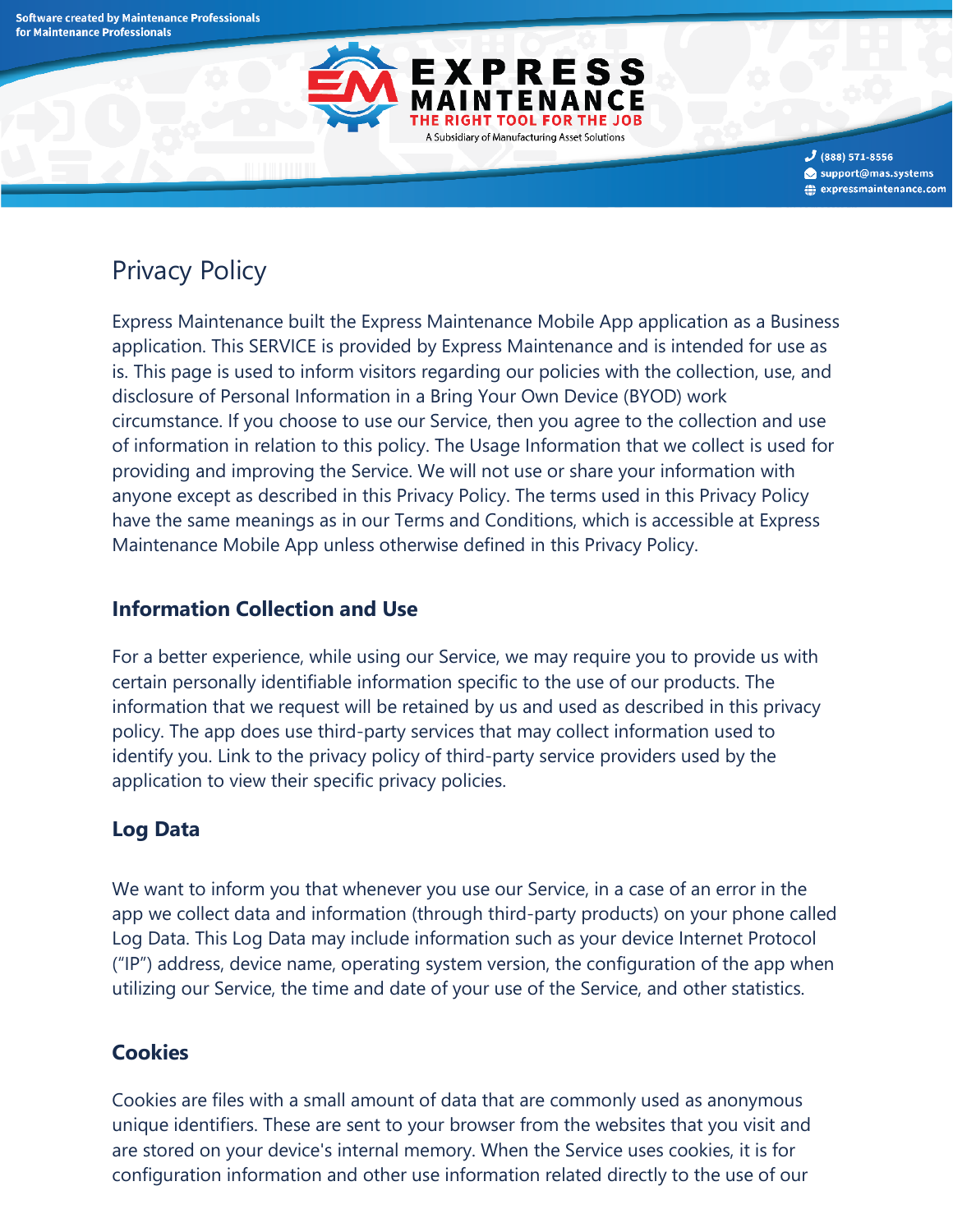

 $3$  (888) 571-8556 support@mas.systems **(●)** expressmaintenance.com

Service. The application may use third-party code and libraries that use "cookies" to collect information and improve their services. You have the option to either accept or refuse cookies and know when a cookie is being sent to your device. If you choose to refuse our cookies, the Service will not function properly.

#### **Service Providers**

EM may employ third-party companies and individuals due to the following reasons: To facilitate our Service; To provide the Service on our behalf; To perform Service-related services, or to assist us in analyzing how our Service is used. We want to inform users of this Service that these third parties have access to your Business Information, Personal Information when using a personal device, and your use patterns. The reason is to perform the tasks assigned to them on our behalf. However, they are obligated not to disclose or use the information for any other purpose.

#### **Security**

We value your trust in exposing your Business Information and Personal Information, thus we are striving to use commercially acceptable means of protecting it. But remember that no method of transmission over the internet, or method of electronic storage is 100% secure and reliable, and we cannot guarantee its absolute security.

#### **Links to Other Sites**

This Service may contain links to other sites and services. If you click on a third-party link or accesses a third-party service, you will be directed to that site or consume that service. Note that these external sites and services are not operated by us. Therefore, we strongly advise you to review the Privacy Policy of these websites and services. We have no control over and assume no responsibility for the content, privacy policies, or practices of any third-party sites or services.